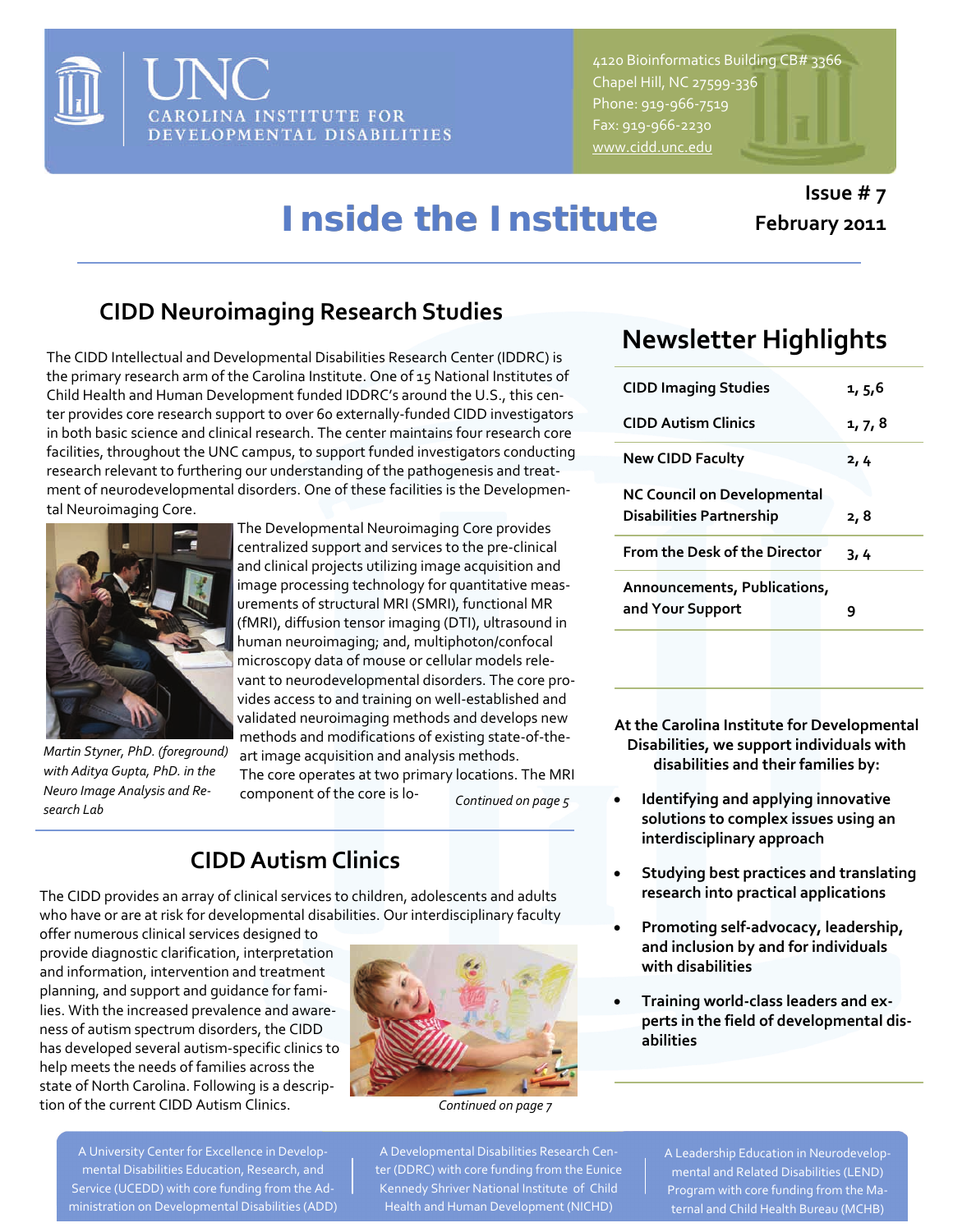### **The CIDD WelcomesThree New Faculty Members**

#### Lauren Turner Brown, Ph.D., Psychology

Lauren Turner Brown, Ph.D., completed her doctoral training in clinical psychology at Vanderbilt University, a clinical internship and post‐doctoral fellowship at Division TEACCH at UNC, and NIH funded post‐doctoral training in neurodevelopmental disorders research at UNC with mentorship from Drs. Jim Bodfish and Grace Baranek. The focus of both her research and clinical work is on gaining a better understanding of the autism phenotype to promote accurate early detection and to develop and test more targeted interventions for indi‐ viduals with autism. She has served as lead author or co‐author on numerous manuscripts on the topic of early identification, diagnostic stability, autism screening, and intervention, and has been an active participant in the Autism Speaks Toddler Treatment Network. Dr. Brown has also developed, in collaboration with Dr. David Penn, a group intervention for adolescents and adults with high functioning autism called Social Cognition and Interaction Training for Autism (SCIT‐A). Through the LEND grant she is currently conducting



trainings with the North Carolina Children's Developmental Services Agency across the state on the topic of early identification of au‐ tism and co-authored a handbook on autism for early intervention personnel. In addition, Dr. Brown works on several funded projects related to development of the First Year Inventory and interventions for young toddlers who show early risk for autism and other de‐ velopmental disabilities. She remains active clinically through the Preschool Autism, Assessment, Consultation, and Treatment Clinic and Autism Screening Clinic at CIDD.

#### **Jean Mankowski, Ph.D., Psychology**

Jean Mankowski, Ph.D., is a psychologist and Clinical Assistant Professor at the CIDD. She completed her doctoral training in school psychology at UNC and her post‐doctoral fellowship in Neurodevelopmental Disabilities at the Center for Development and Learning, UNC School of Medicine. Dr. Mankowski is the lead psychologist for the CIDD interdisciplinary Hearing and Development Team, specializing in children who are deaf and hard of hearing. She provides psychological services for several community agencies, including neuropsychological consultation and evaluations for the child and adolescent units at Central Re‐ gional Hospital in Butner, NC and neuropsychological assessment for The Whitaker Psychiatric Residential



*Continued on page 4* 

### **NC Council on Developmental Disabilities Partnership**

As fellow members of the ADD (Administration on Developmental Disabilities) network in North Carolina, the CIDD works coop‐ eratively with the North Carolina Council on Developmental Disabilities (NCCDD). Currently, the CIDD has gathered information as the basis for long‐range planning for services for people with developmental disabilities in North Carolina. The CIDD collabo‐ rated with the Council on activities toward developing Five Year Plan recommendations. The Five Year Plan helps the Council to identify critical needs and issues related to services and supports for people with developmental disabilities and their families. NCCDD uses its Plan to set forth priorities for funding and research to key policy areas, including health care, housing, transporta‐



tion, employment, and quality assurance. Each Plan covers a five‐year time period. The current Plan will guide funding priorities affecting the 2011‐2016 fiscal years. Proposed activities also pro‐ vide useful information for developing the CIDD Five Year Plan. Results will be coordinated as comprehensive plans for the state and continued identification of potential collaboration areas with the Council.

The CIDD team working on this project includes Deborah Zuver, M.A., LMFT, Jim Bodfish, Ph.D., Greg Olley, Ph.D., and Kristine Kelsey, Ph.D. To date, the CIDD team has provided input for survey and data collection, culling pertinent information and data from key documents from agencies and organizations that address the needs of individuals with developmental disabilities across the life‐ span and their families. These key documents include needs assessments, policy statements, and planning goals.

*Continued on page 8*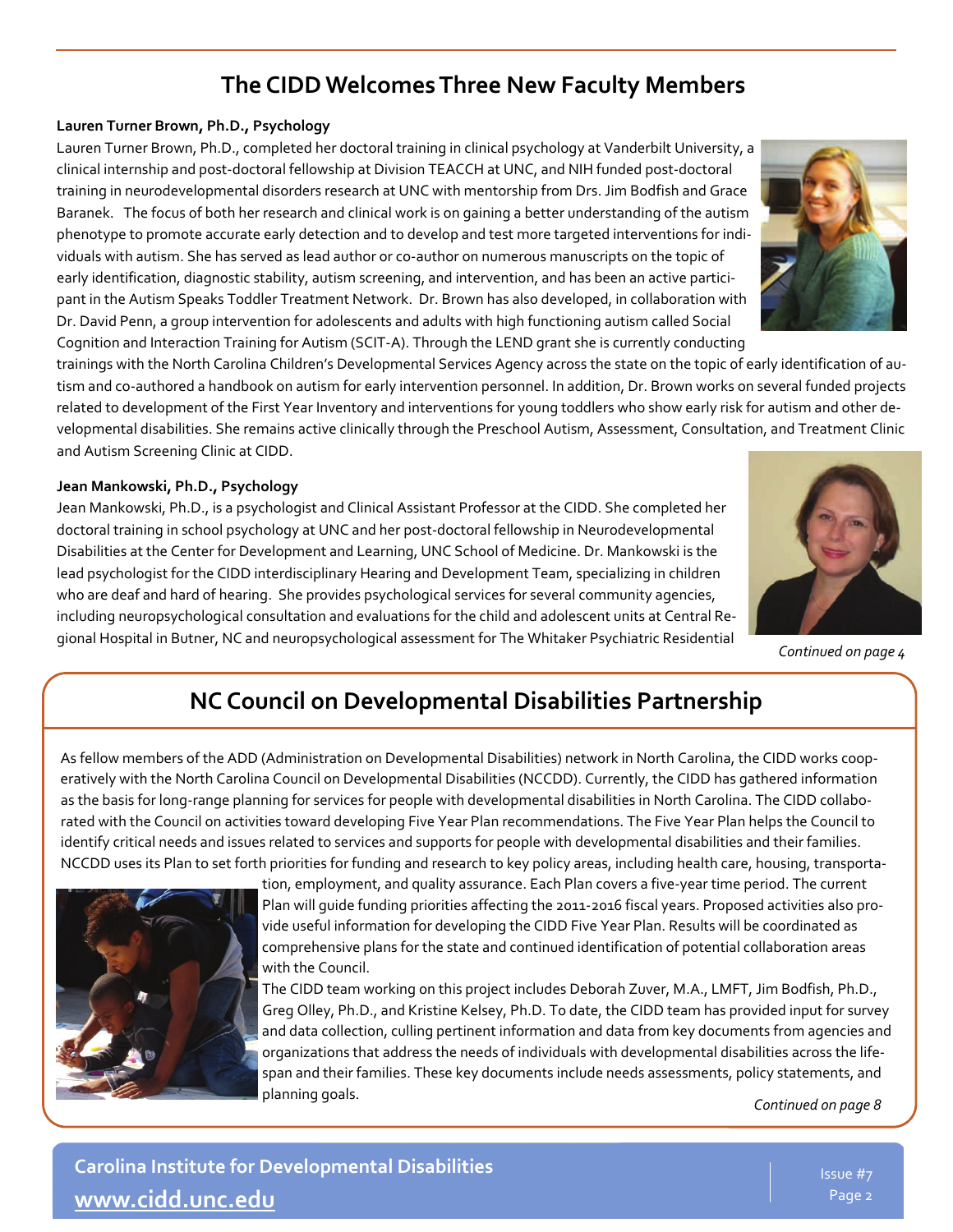

#### **Comprehensive Centers for Developmental Disabilities:**

#### **Taking a Page from the Cancer Centers Playbook**

In the fall of 2008, when we held the first public celebration to mark the formation of the Carolina Institute for Developmental Disabilities (CIDD), we set a course towards the development of a comprehensive program in developmental disabilities. Merg‐ ing the CDL (including clinical services, statewide technical as‐ sistance, advocacy, and multidisciplinary clinical training) with the NDRC (supporting basic to applied research and research training) established the CIDD as one of the leading comprehen‐ sive programs for developmental disabilities in the country. The CIDD is one of only a handful of comprehensive programs around the U.S. that have funding from all three major federal programs in developmental disabilities – a UCEDD (or University Center of Excellence in Developmental Disabilities), LEND (or Leadership and Education in Neurodevelopmental Disorders Program) and an IDDRC (or Intellectual and Developmental Dis‐ abilities Research Center ). As a comprehensive program for services, training, and research relevant to developmental dis‐ abilities, the CIDD plays a unique role in the University and the state of North Carolina and improves the quality of life of indi‐ viduals with such conditions and their families throughout the state and country.

Despite major recent advances in (1) understanding of the biological basis of neurodevelopmental disorders, (2) developing rational approaches to treatment and intervention, and (3) rais‐ ing the standards of care and public awareness, the wide‐ ranging efforts in the field remain poorly integrated. Care is fragmented. Research, while now successful in promoting inter‐ disciplinary collaboration, lacks the overall organization and infrastructure to promote and support fully integrated transla‐ tional research pipelines from cells to services. Clinical services typically have little linkage to research and research is often conducted without an eye towards 'real world' clinical implica‐ tions. The complex nature of developmental disorders, to‐ gether with the broad impact on families, communities, health care systems and educational programs, demands a level of infrastructure and integration of our collective efforts that is far greater than currently exists. The low hanging fruit has been picked and ground has been gained, but clearly that is not enough.

Recently I have had the opportunity to reflect on how other health care disciplines have dealt with these issues and moved their re‐ spective fields forward. Faced with similar cir‐ cumstances and frus‐



*By Joe Piven, M.D.* 

trations in 1971 Congress passed the National Cancer Act, estab‐ lishing the first 15 Comprehensive Cancer Centers (CCC) in the United States. Today there are 65 National Cancer Institute (NCI) designated cancer centers in 34 states. Recognizing the critical need to integrate the laboratory bench with the bedside, the aim of this legislation was to expand the primary emphasis of NCI funding from basic cancer‐related research to a broader program encompassing all aspects of the cancer continuum. This effort helped to form constructive interactions along a continuum of care spanning across basic and applied research, multidisciplinary clinical research, community outreach and prevention, educa‐ tion, training workforce development, and policy development. In this model, wide‐ranging research is closely integrated with all aspects of clinical care. National databases now link outcomes from clinical care across centers, and an infrastructure has been created to allow researchers to access these results. This infra‐ structure has been especially important in the area of childhood cancer, where over 90% of affected children are enrolled in the cancer centers' clinical trials research network. Childhood cancer treatment stands as one of the premier success stories in modern medicine. Once a uniformly fatal diagnosis, childhood cancer is now curable in more than 75% of patients. As one prominent clinician‐researcher in the field noted, these successes have par‐ alleled the formation of cooperative clinical trials networks (Reaman, J of Ped Onc Nursing, 2004).

Cancer centers also serve as regional models for moving forward findings from research, as well as informing patients and the gen‐ eral public about relevant aspects of care. In an interview, Dr. Linda Weiss, Chief of NCI's Cancer Centers Branch noted that "These centers have an environment that fosters basic discovery and its translation into cancer treatment, prevention and control activities; and, the ability to network both within their community and with each other, so there's

*Continued on page 4*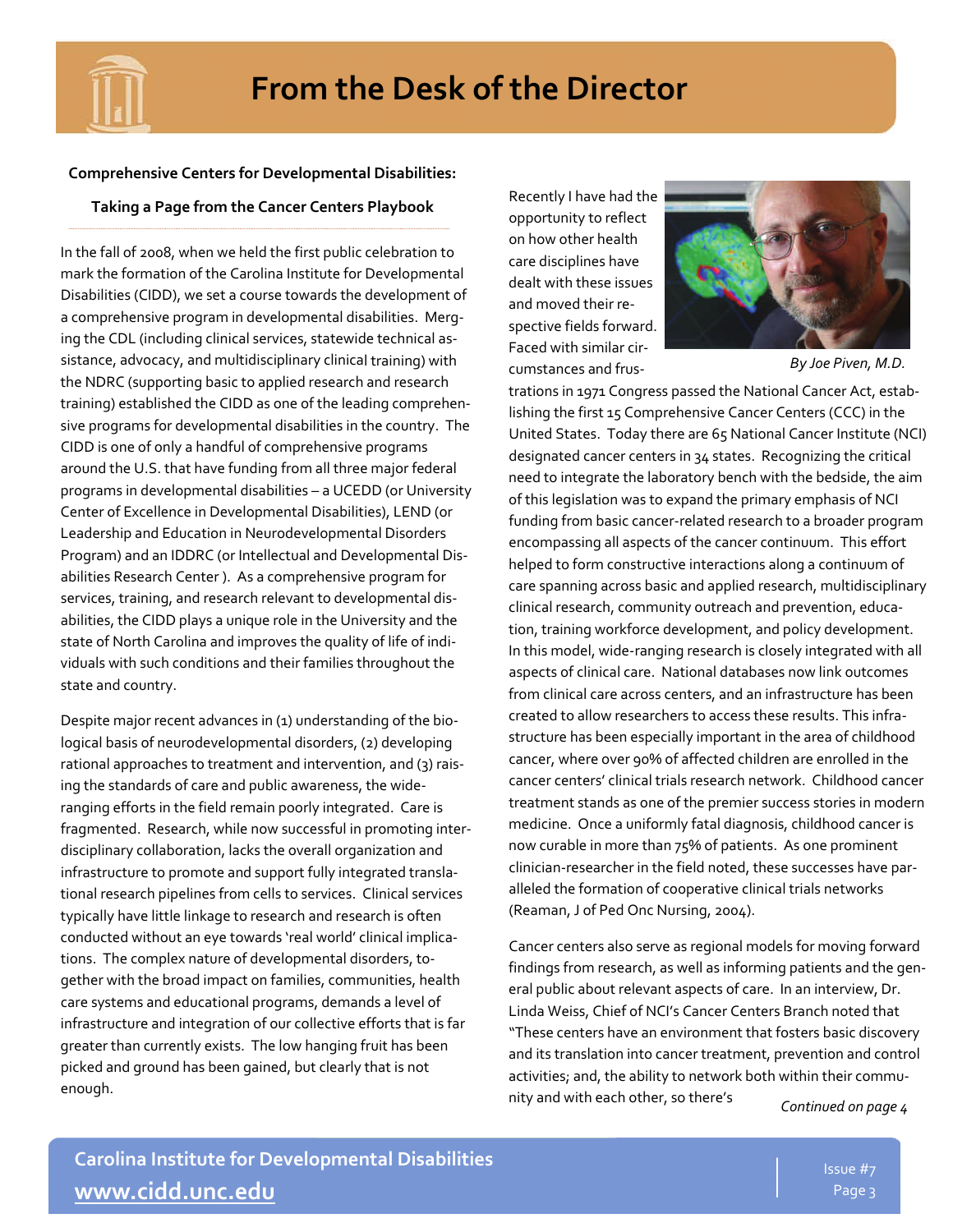### **Letter from the Director continued**

extraordinary research power (NCI Cancer Bulletin, 2005)." These varied components of the Comprehensive Cancer Centers are all required components of NCI grant applications. As noted by the former Director of St. Judes Children's Center and later, Physician‐in‐Chief of the Memorial Sloan‐Kettering Cancer Center, "Together these centers have become a national treasure from which come most of the advances in cancer research (Simone, J., Journal of Clinical Oncology, 2002)".

I believe that the time is right to import such models of integrated services and research into the world of developmental dis‐ abilities. Rather than promote fragmented services and research for specific conditions, we need programs of research and integrated services that juxtapose all neurodevelopmental disorders. Clearly this will be the most successful research strategy for dissecting out distinct clinical features and underlying pathogenetic mechanisms, and clearly it will be the most cost effec‐ tive strategy for structuring systems of care. With the discovery of the specific etiologies for a number of neurodevelopmental disorders such as Fragile X Syndrome, we are now poised to develop translational research pipelines that go from clinical ob‐ servation through mouse and human clinical studies to understanding the impact of such findings on real world settings in the community. Only through development of infrastructure such as that required for the network of Comprehensive Cancer Cen‐ ters can we begin to make greater strides in addressing the needs of individuals with developmental disabilities and their fami‐ lies.

In the coming months, we will begin to engage in a strategic planning process within the CIDD. Lessons learned from the cancer field will inform our discussions. We will also explore ways to advocate nationally for federal, state, and private organiza‐ tions to better integrate their efforts and infrastructure in order to make rapid advances in the field of developmental disabilities. In a time of shrinking resources we are unlikely to see major increases in funding. However these very same economic constraints are likely to move us towards development of more comprehensive, integrative efforts that will almost certainly prove to be ultimately more cost effective than our current efforts.

### **CIDD New Faculty continued**

Treatment Facility. She also provides ongoing Mental Health and Behavioral Consultation to the CHCCS Head Start/Pre‐K Program. Dr. Mankowski is involved in a number of different research projects, including an epidemiological study of children with and without autism. Her professional and research interests include the study of autism, fragile X syndrome, psychiatric symptoms or illness within individuals with neurodevelopmental disorders, and neuropsychological assessment of children with psychiatric illness. Her teaching responsibilities include clinical training of psychology graduate students, interns, and fellows.

#### Margaret Lane DeRamus, M.S., CCC-SLP, Speech and Language Pathology

Margaret Lane DeRamus, M.S., CCC‐SLP, completed her master of science in speech and hearing sciences at UNC and her clinical fellowship in the Leadership Education in Neurodevelopmental and Related Dis‐ abilities (LEND) program. At the CIDD, Ms. DeRamus participates in interdisciplinary team clinical evalua‐ tions of children with developmental disabilities, assessing language, speech, motor‐speech, augmenta‐ tive and alternative communication, feeding, and autism. She provides consultation, evaluation, and treatment at residential facilities for adults with autism and adolescents with behavioral and emotional disabilities. Ms. DeRamus conducts developmental, adaptive, and autism diagnostic (ADOS & ADI‐R) evaluations as part of epidemiology of autism research projects (CADDRE/SEED and JASP). In addition, she assists with planning, coordination, and execution of trainings of interdisciplinary Assistive Technol-



ogy and Augmentative and Alternative Communication (AT/AAC) assessment teams throughout North Carolina public school sys‐ tems as part of contract with the Department of Public Instruction.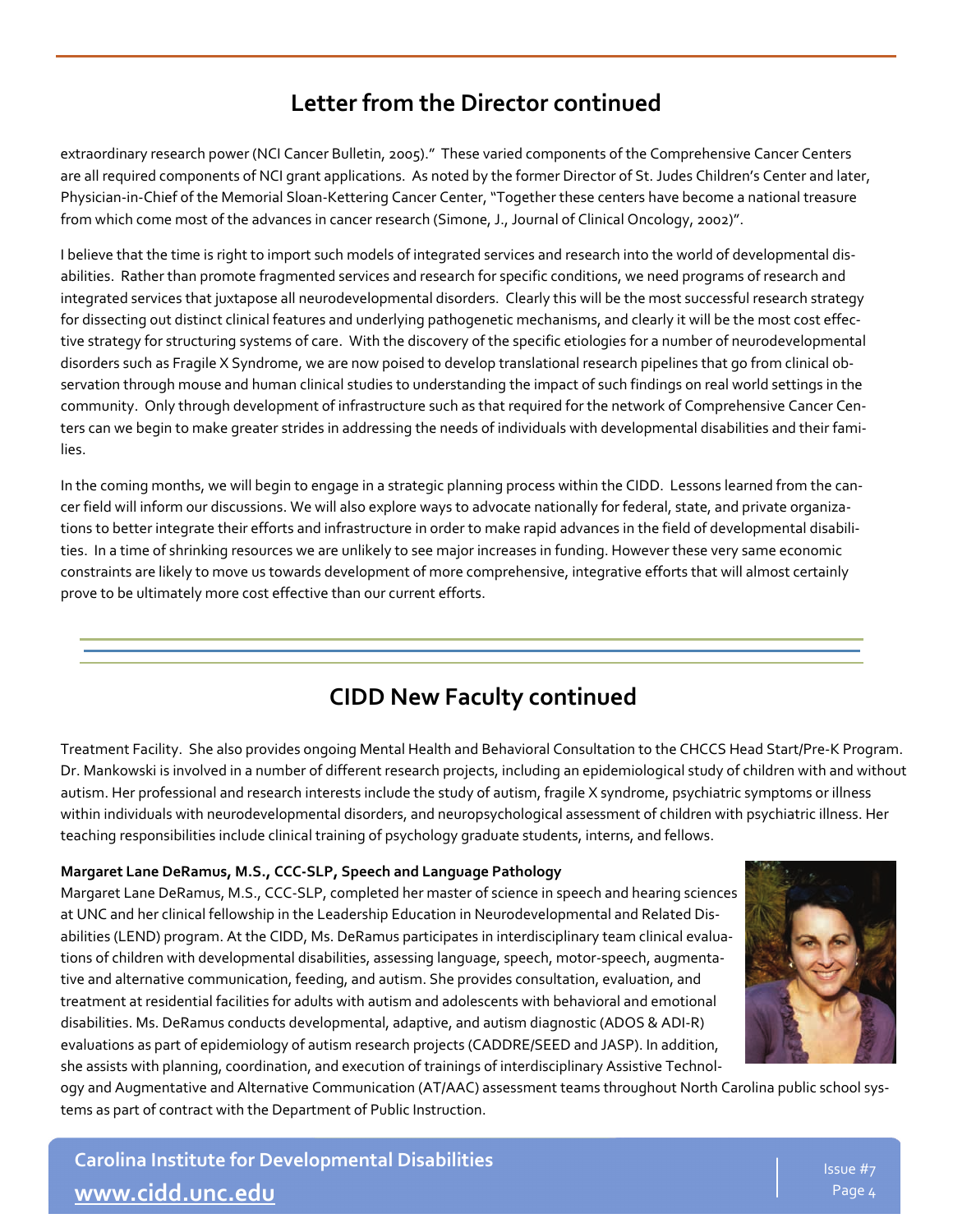### **CIDD Neuroimaging Research Studies continued**

cated within the Developmental Neuroimaging Laboratory and is directed by Drs. Aysenil Belger and Martin Styner. Drs. Bill Snider and Eva Anton direct the Confocal and Multiphoton Imaging Facility and that component of the core is housed in the UNC Neuroscience Center.

Advances in human and animal neuroimaging techniques provide the unique ability to gain insight into the neural circuitry and mechanisms underlying cognition, behavior and neural development in typically developing individu‐ als and those with neurodevelopmental disorders.

Brain imaging has become an important and indispensable tool for the non‐ invasive analysis of human brain function and structure. In particular, MRI is especially well suited for the study of children because it is non‐invasive, does not involve radiation and therefore can be repeated within short periods of time, thus enabling longitudinal investigations.

One imaging research investigation currently underway at the CIDD is a **Lon‐ gitudinal MRI Study of Infants at Risk for Autism**. UNC heads a network of four study sites across the country -- at UNC, the University of Washington in Seattle, Washington University in St. Louis and the Children's Hospital of Philadelphia – which collaborate on this longitudinal study to examine the brain structure and behavior of infants at high risk for autism (siblings of autis‐ tic individuals) from 6 to 24 months of age. The goal of the study is to increase understanding of the timing and pattern of brain development in very young children with autism. This knowledge will help in understanding the underly‐ ing causes and brain mechanisms involved in autism and the relationship of those brain mechanisms to particular behaviors and psychological processes. It may also provide clues that will eventually result in early rationale interven‐





tions (e.g., early behavioral or medi‐ cation treatments) to improve out‐ comes for children with autism. Dr. Heather Cody Hazlett is the lead investigator in a pilot study funded by the Foundation of Hope tracking **Brain Development in Infants with Down Syndrome** using MRI scans. Surprisingly little is known about early brain development in Down syn‐ drome and how it may be similar or different from other neurodevelop‐ mental disorders. Few imaging stud‐ ies have been conducted on early brain development in Down syn‐ drome compared to typically devel‐ oping children. This study of very early brain development has the po‐ tential to provide important clues in the early changes in the brain of young children with Down syndrome, *Continued on page 6*  Gabriel Dichter, Ph.D.)

#### **Selected CIDD sMRI/DTI/fMRI/EEG Neuroimaging Research Studies**

**→** A Longitudinal MRI Study of Infants at Risk for Autism: Autism Centers of Excellence (ACE) Network (Principal investigator: Joe Piven, M.D.)

**→** A Longitudinal MRI Study of Brain Develop‐ ment in Fragile X Syndrome (Principal investi‐ gator: Heather Hazlett Hazlett, Ph.D.)

**→** Early Brain Development in Twins (Principal investigator: John Gilmore, M.D.)

**→** Silvio O. Conte Center: Prospective Studies of the Pathogenesis of Schizophrenia (Principal investigator: John Gilmore, M.D.)

**→** Mapping Cortical Circuit Maturation in High Risk Adolescents (Principal investigator: Ayse‐ nil Belger Ph.D.)

**→** Brain Development in Turners Syndrome (Principal investigator: Rebecca Knickmeyer, Ph.D.)

**→** Neurobiological and Behavioral Conse‐ quences of Cocain Use in Mother/Infant Dyads (Priincipal Investigator: Josephine Johns, Ph.D.)

**→** Advancing Diffusion Tensor Imaging and Analyses for Basic Alcohol Research (Principal investigator: Kathleen Sulik, Ph.D.)

**→** High Throughput web‐based Image Analysis of Mouse Brain MR Imaging Studies (Principal investigator: Martin Styner, Ph.D.)

**→** Developmental Brain Atlas Tools and Data Applied to Humans and Macaques (Principal investigators: Martin Styner, Ph.D., and Marc Niethamme, Ph.D.)

**→** Functional MRI Evaluation of the Effect of Drug Treatment in Autism (Principal Investiga‐ tor: Gabriel Dichter, Ph.D.)

**→** Investigating Effects of Gestational Cocaine and Neural Correlates of Maternal Attachment (Principal Investigator: Karen Grewen , Ph.D.) **→** Neurobiology of Selective Attention in Schizophrenia and Familial‐risk Individuals (Principal Investigator: Aysenil Belger, Ph.D.) **→** Restricted Repetitive Behaviors in Autism (Principal Investigators Jim Bodfish, Ph.D. and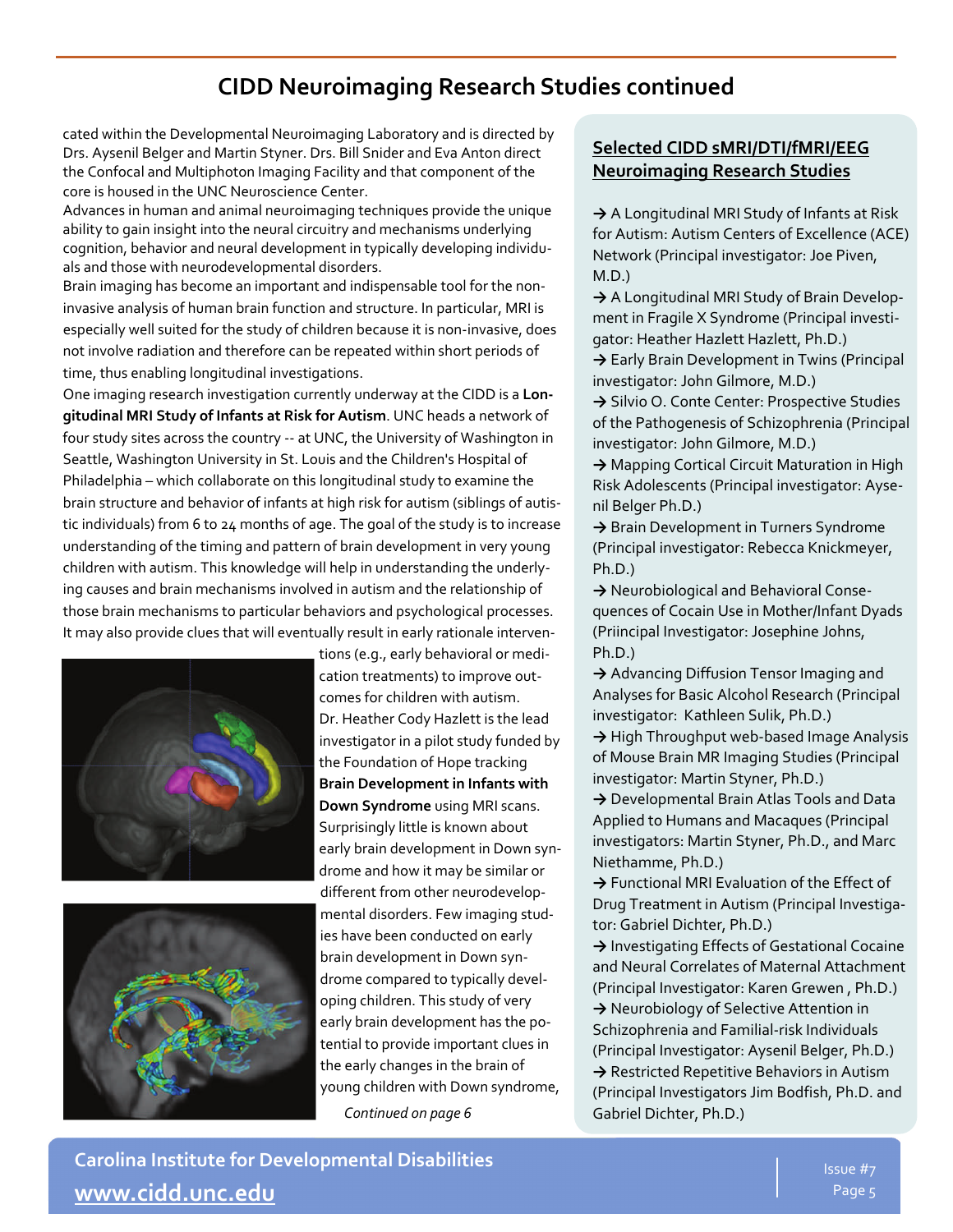### **CIDD Neuroimaging Research Studies continued**





which may help target future therapies.

At the Conte Center for Schizophrenia, CIDD investigators Drs. John Gilmore and Ay‐ senil Belger are using ultrasound and MRI to study prenatal, early postnatal and ado‐ lescent brain development in normal children and in children at risk for schizophrenia (children with a first degree family member with schizophrenia). Though schizophre‐ nia has been considered a neurodevelopmental disorder for over two decades, the specific neurodevelopmental mechanisms that contribute to the cortical pathology central to schizophrenia remain unknown. Genetic vulnerability for schizophrenia has been recognized for many years, yet the relationship between genetic risk and specific neurodevelopmental mechanisms is unclear. Through the Center's **Prospective Stud‐ ies of the Pathogenesis of Schizophrenia** investigators hope to identify fundamental mechanisms of cortical development that are the basis of the neurodevelopmental pathogenesis that is thought to underlie schizophrenia.

More recently, under the direction of Dr. Franc Donkers, the Developmental Neuroimaging Research Core has added brain electro‐

physiological recording methods to our arsenal of tools for investigating in‐vivo development of neural circuits. These methods will be imple‐ mented to study neurophysiological processes associated with normal brain development, as well as to identify deviation from the normal in infants and children affected with neurodevelop‐

mental disorders or identified as being high‐risk for such disorders due to family history. These are just a small sampling of the CIDD neuroimaging research studies that are being conducted at the Developmental Neuroimaging Core. To learn more contact core Direc‐ tor, Dr. Aysenil Belger [\(aysenil\\_belger@med.unc.edu](mailto:aysenil_belger@med.unc.edu); 919-966-1648) or Associate Direc-tor, Dr. Martin Styner [\(styner@cs.unc.edu](mailto:styner@cs.unc.edu); 919-962-1909)



### **Professional Seminar in School Psychology**

Last fall, four top doctoral students in school psychology gathered each Monday afternoon with Dr. Hexdall to learn about professional practice issues. A myriad of topics were covered but the primary focus was on best practices of supervision, rec‐ ognizing and addressing ethical dilemmas, and other professional issues such as role definition, marketing oneself in a com‐

petitive job market, and prevention of professional burnout. The four students had a unique oppor‐ tunity to supervise students who were in their first year of the program. Over the course of three sessions, the more advanced students in the class supervised first year students on practicum is‐ sues and cases. Each of the students stated it was a positive experience, preparing them for being supervisors later in their careers. In addition, Dr. Erica Wise, Clinical Associate Professor and Direc‐ tor of Psychological Services and who has served as the Chair on the APA (American Psychological Association) Ethics Committee, was a guest lecturer. She spoke with the students on the APA Eth‐ ics code and the North Carolina Practice Act. The course wrapped up with students sharing from professional "pop culture" books on topics related to professional identity, leadership and marketing one's strengths.



Caroline Hexdall, Ph.D.

**Carolina Institute for Developmental Disabilities [www.cidd.unc.edu](http://www.cidd.unc.edu/)**

Issue #7 Page 6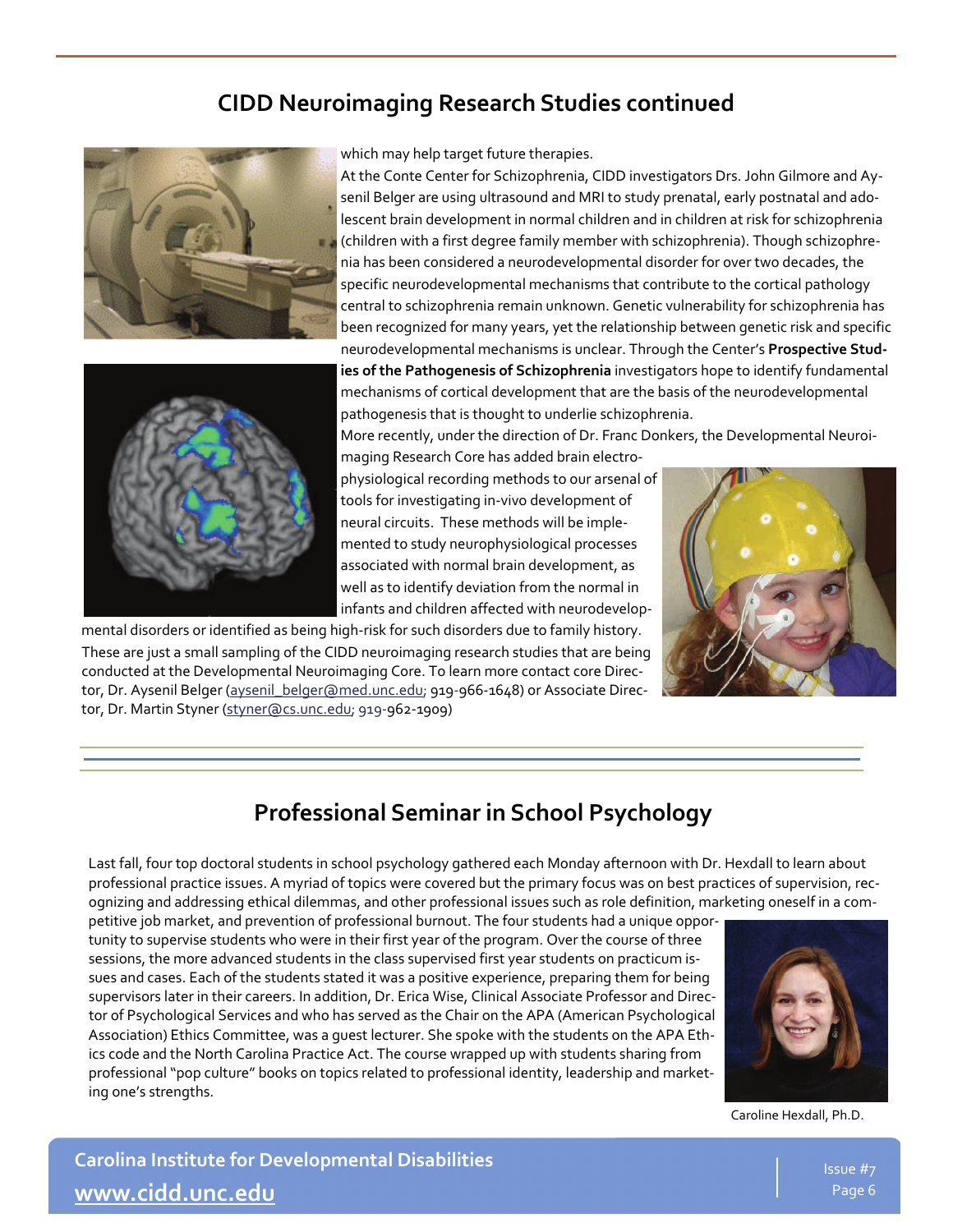## **CIDDAutism Clinics continued**

#### **Behavioral Medicine in Developmental Disabilities Clinic**

*Jim Bodfish, Ph.D., Psychology; and Rob Christian, M.D., Pediatrics*

The Behavioral Medicine Clinic is an interdisciplinary evaluation and treatment service for children, adolescents, and adults with developmental disabilities including autism spectrum disorders who have complex behavioral and/or psychiatric challenges. Common referral issues appropriate for this clinic include assistance with self‐injurious behaviors, disabling ritualistic behaviors, difficulties surrounding obsessive/narrow areas of interest, and explosive/aggressive behaviors. In addition to addressing the above primary referral concerns, the providers in this clinic can consult on or assist in arranging further consultation regarding the following common co-morbid concerns: anxiety disorders (with special emphasis on obsessive‐compulsive disorder), mood disorders, tic disorders, attention deficit/hyperactivity



symptoms, sleep disorders, seizure disorders, gastro‐intestinal/toileting issues. Evaluation services will include multiple disciplines and be problem focused. Intervention services can include but would not be limited to development of a detailed behavioral man‐ agement plan, psychopharmacologic consultation and collaborative institution of all recommendations with the family and community providers as appropriate.



#### **CIDD‐TEACCH Autism Medical Evaluation Clinic**

*Joe Piven, MD, Psychiatry; Heather Cody Hazlett, Ph.D., Psychology; Aurelie Welterlin, Psy.D., BCBA‐D, Psychology, TEACCH Therapist*

The CIDD‐TEACCH Autism Medical Evaluation Clinic is an interdisciplinary evaluation clinic for children, adolescents and adults suspected of having a diagnosis of an autism spectrum disorder. This clinic represents a partnership between the CIDD and TEACCH. Referrals often include patients with complex presentations resulting from the presence of co‐occurring psychiatric or medical problems. Evaluations include evaluation for a diagnosis of autism spectrum disorder and/or consultation regarding

complex treatment issues, including medication management, as well as screening for intellectual functioning. The assessment team includes a psychiatrist, neuropsychologist and TEACCH therapist. Child/adolescent psychiatry fellows rotate through this clinic as part of their training. The involvement of Dr. Welterlin, a TEACCH therapist, allows the team to integrate TEACCH services into the treatment plan for individuals who receive an autism spectrum diagnosis and may benefit from such services. Interpretive sessions are conducted with families at the end of the evaluation to review recommendations.

#### **Adolescent and Adult Autism and Related Disorders Clinic** *Hal Shigley, Ph.D., Psychology*

The Adolescent and Adult Autism Clinic offers evaluations and recommendations for adolescents, age 14+, and adults of any age. There are three types of evaluations offered: (1) Differential diagnosis of high functioning autism and Asperger's disorder with indi‐ viduals functioning in the average or above average range of intellectual functioning, who have struggled to succeed academically, vocationally and socially. Many of these persons have received incorrect diagnoses which have interfered with obtaining appropriate services. (2) Other individuals come to the Clinic with multiple diagnoses, including an autism spectrum disorder, who are experiencing significant behavioral challenges which interfere with functioning. The focus of these evaluations is to offer behavior consultation or the development of a formal behavior intervention plan. (3) Transition evaluations are offered for older adolescents or young adults to assist in helping them to transition from school and home‐based services to adult educational, residential, and vocational services.

#### **Autism Screening Clinic** *Lauren Turner Brown, Ph.D., Psychology*

The Autism Screening Clinic is designed for toddlers ages 1‐3 years. This clinic provides a brief observational screening of child be‐ havior and interview with parents when a family or professional has concerns about a possible autism diagnosis. The clinic visit is approximately one hour, and can serve as follow-up after positive screening for autism at a pediatrician's office or for families who have concerns about their young children. Through participation in this clinic, families may learn that they can rule out an autism spectrum, that an autism diagnosis is very likely, or that additional testing and follow‐up is needed. Some *Continued on page 8* 

**Carolina Institute for Developmental Disabilities [www.cidd.unc.edu](http://www.cidd.unc.edu/)**

lssue #7 Page 7 Page 7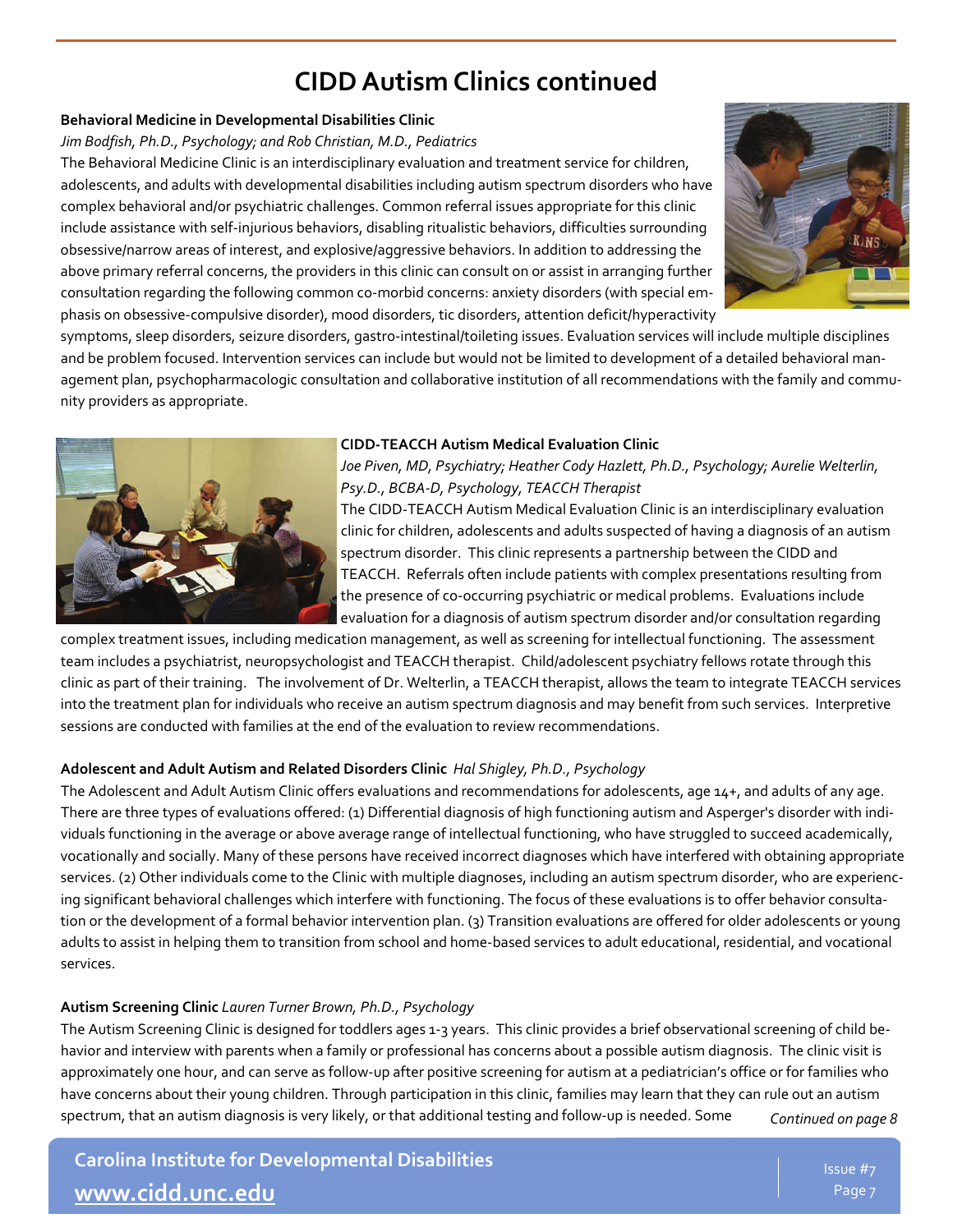### **CIDDAutism Clinics continued**



families return for ongoing monitoring and assessment, particularly those with very young children. Recommendations are provided to all families who participate.

**LINK Autism and Related Disorders Clinic** *Rebecca Edmondson Pretzel, Ph.D., Psychology; Debbie B. Reinhartsen, Ph.D., Speech‐Language Pathology (Additional disciplines are included as needed)* The Autism and Related Disorders Clinic is one facet of LINK activities related to developmental dis‐ abilities. This half-day clinic is dedicated to the assessment of and treatment planning for individuals who display communication, social or behavioral characteristics potentially related to an autism spec‐ trum disorder, language disorder, sensory impairment, or other developmental disability. The main

focus of the assessment is to understand a child's strengths, diagnose or rule out ASD, identify other related delays or disabilities, and explore the use of AAC (Augmentative and Alternative Communication) as a means of communication for those with little productive use of language. Evidenced‐based assessment tools are a standard part of the assessment process, including use of the Autism Diagnostic Observation Schedule (ADOS) and the Autism Diagnostic Interview ‐ Revised (ADI‐R). Additional cogni‐ tive, language, behavioral, and adaptive behavior testing is included as needed. Results are shared with the parents and recom‐ mendations are generated for educational and therapeutic intervention.

### **Preschool Autism Assessment, Consultation, and Training Clinic** *Lauren Turner Brown, Ph.D.,*

*Psychology; Margaret DeRamus, M.S., CCC‐SLP, Speech‐Language Pathology*

The Preschool Autism Assessment, Consultation, and Training Clinic offers diagnostic evaluations for children up to 6 years of age. The primary purpose of the half-day clinic is to determine whether or not the child meets criteria for an autism spectrum disorder, provide recommendations for treatment, and refer the family to other resources in their community. This clinic also includes follow-up consultation and parent training for interested families. Common referral con-



cerns include speech/language delays, differences in social interaction with adults and/or peers, difficulty with behavioral man‐ agement, strong or unusual interests, difficulty with change, sensory differences, repetitive play and/or behaviors. The half‐day evaluation consists of a thorough child assessment typically using the Autism Diagnostic Observation Schedule, a parent interview, and/or other informal tools to assess for characteristics of autism. Developmental, cognitive, adaptive behavior, and speech and language assessments are supplemented as needed. Parents/caregivers are offered an interpretive conference re‐ garding the results of the evaluation, strategies to address their referral concerns, and opportunity to return for follow‐up consul‐ tation and parent training/therapy. A report of the findings and recommendations is tailored to the needs of the family.

The CIDD has numerous other interdisciplinary clinics that focus on developmental disabilities, including autism spectrum disor‐ ders. Referrals to the CIDD may be made by completing the contact form found on the website [\(www.cidd.unc.edu](http://www.cidd.unc.edu/)). For specific questions, contact Jennifer Wang at 919-843-1529 or [Jennifer.wang@cidd.unc.edu](mailto:Julia.tarr@cidd.unc.edu).

### **NC Council on Developmental Disabilities Partnership continued**

The CIDD team reviewed, compiled, and analyzed survey results. Statewide input from individuals, their families, and profession‐ als was collected from survey questions that addressed the needs of individuals with developmental disabilities and their families. The format offered the opportunity to compare results with those from the previous five‐year planning process that was devel‐ oped by the CIDD (then the Center for Development and Learning).

Subsequent steps have included compiling survey results, key documents summaries, and Council input to create a summary nar‐ rative toward NCCDD staff draft of Five Year Plan. In the remaining months of the project, the CIDD team will conduct an evalua‐ tion of the five‐year plan development process and present results to the NCCDD staff and membership.

To learn more about the CIDD/NCCDD Five Year Plan partnership contact Deb Zuver at (919) 962‐3603 or [debrah.zuver@cidd.unc.edu](mailto:deborah.zuver@cidd.unc.edu?subject=NC%20Council%20on%20DD%20Partnership).

**Carolina Institute for Developmental Disabilities [www.cidd.unc.edu](http://www.cidd.unc.edu/)**